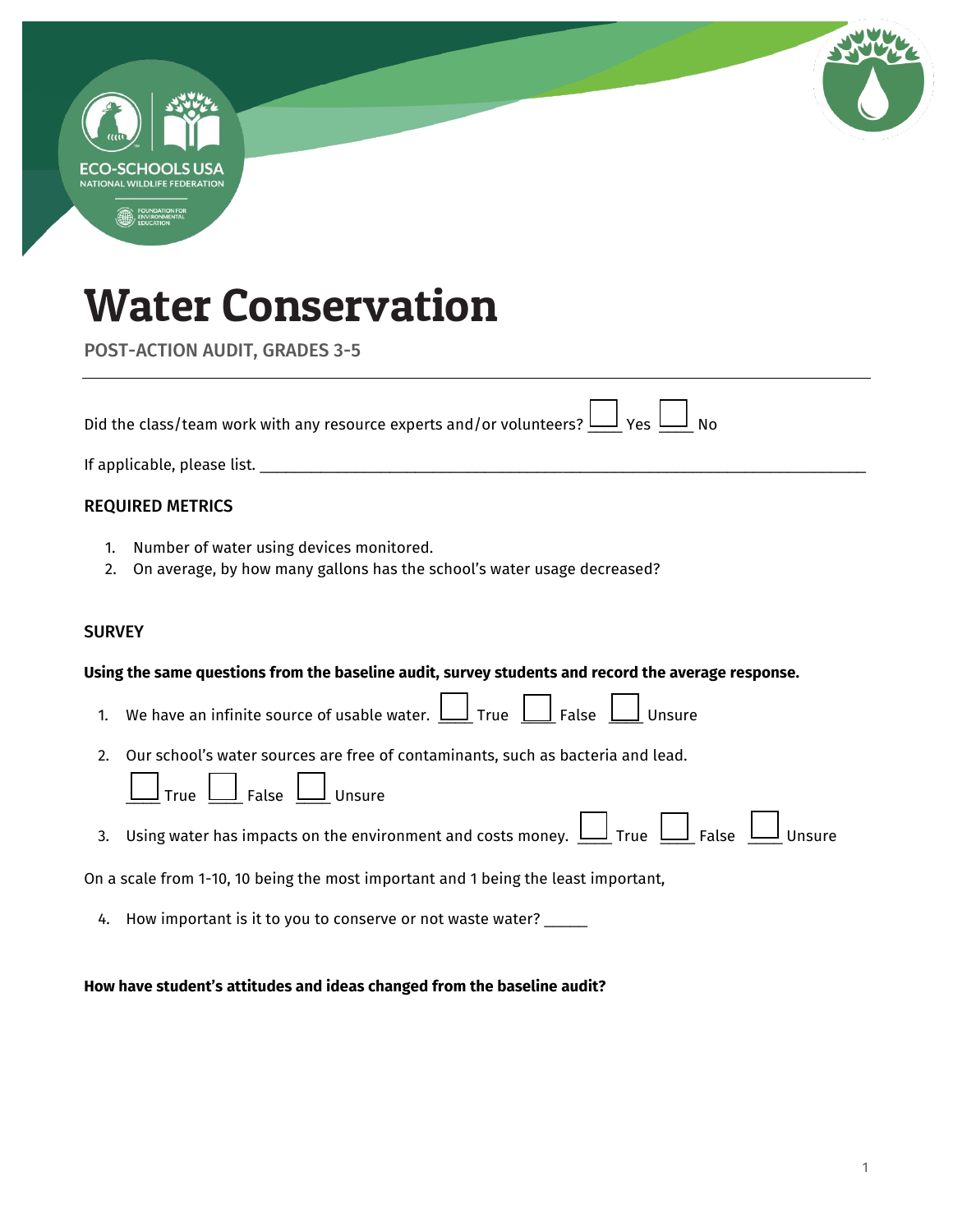

POST-ACTION AUDIT, GRADES 3-5



### TABLE 1. DEFINING THE STUDY SITE

|    | Since the baseline audit have the school's water      |                                                                |
|----|-------------------------------------------------------|----------------------------------------------------------------|
|    | sources been tested (first test or follow-up test)    |                                                                |
|    | for the following contaminants.*                      | Lead $\bigsqcup$ bacteria $\bigsqcup$ iron $\bigsqcup$ mercury |
|    | (faucets, fountains, showers)                         |                                                                |
|    | 2016 WIIN Act - Provision, Sec. 2107: Lead testing in | $\perp$ nitrates $\perp$<br>copper $L$                         |
|    | school and child care program drinking water          |                                                                |
| 2. | The results of the tests and actions if needed were   |                                                                |
|    | made available to the school community.               | No<br>Yes                                                      |
| 3. | Is the school and district on a track to use more or  |                                                                |
|    | less water than was estimated in the baseline         | $\overline{\phantom{a}}$ Information Unavailable<br>Less       |
|    | audit?                                                |                                                                |

\*Do you have questions regarding water quality at school? The [Healthy Schools Pathway c](https://www.nwf.org/Eco-Schools-USA/Pathways/Healthy-Schools)an help. If the team needs a timely response, please contact us at **eco-schoolsusa@nwf.org**.

## HEATING AND AIR CONDITIONING (HVAC)

### CHART 1. HEATING AND AIR CONDITIONING (HVAC)

| 1. As the result of the team's action plan have new |                         |
|-----------------------------------------------------|-------------------------|
| units been installed or is an update or             | $\Box$ No<br><b>Yes</b> |
| replacement plan in place?                          |                         |

### **Think about the following questions as you summarize the information in Chart 1.**

1. If students designed alternative systems, summarize the experience or add photos below.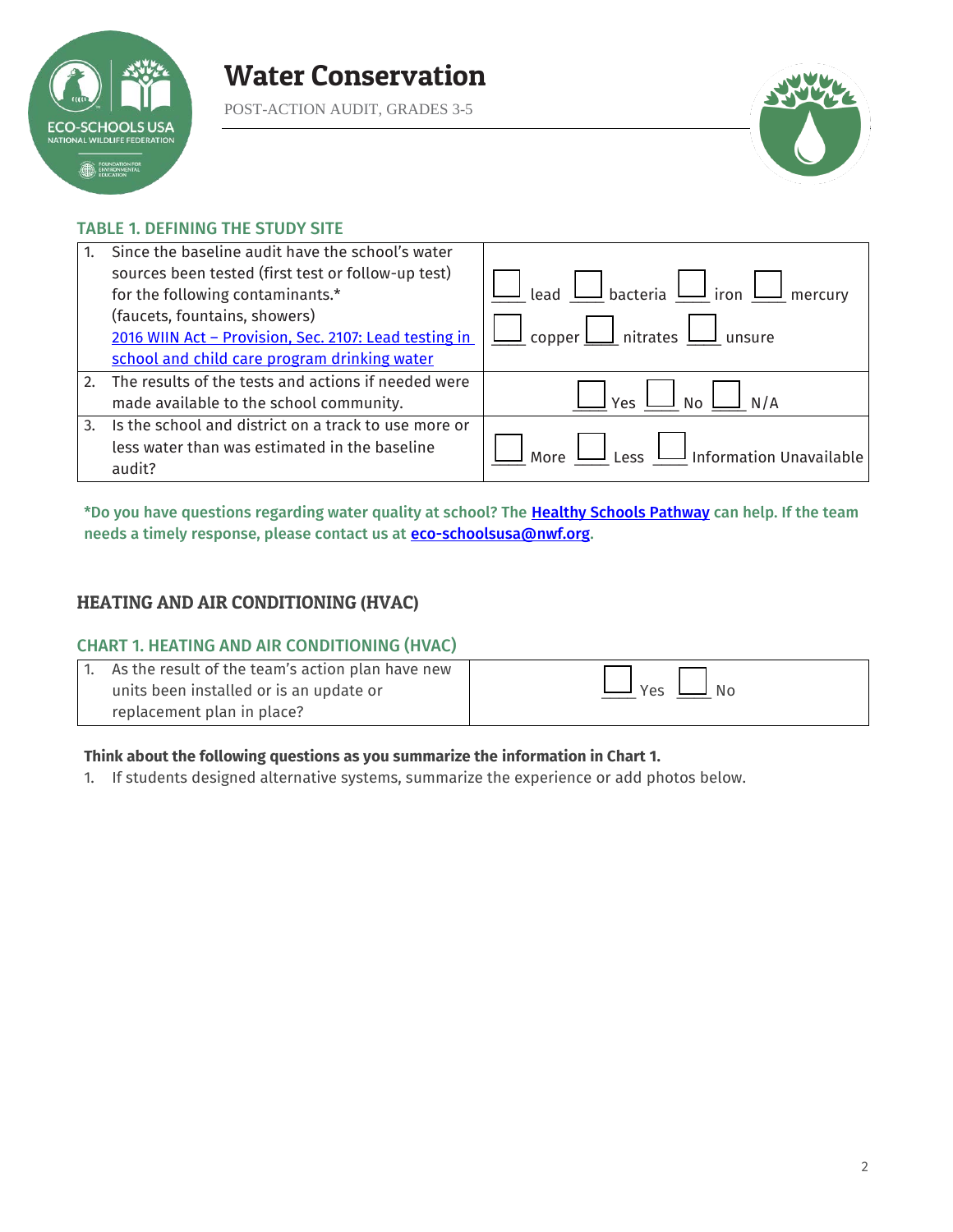

POST-ACTION AUDIT, GRADES 3-5



### IRRIGATION

### CHART 2. GENERAL IRRIGATION

| -1. | During the baseline audit, team members walked<br>the school grounds to observe land cover. Has<br>land cover changed anywhere on the school<br>grounds?                                 | If yes, explain. $\_\_$                             |
|-----|------------------------------------------------------------------------------------------------------------------------------------------------------------------------------------------|-----------------------------------------------------|
| 2.  | Review the average rainfall from the baseline<br>audit. For the current year, are monthly averages<br>near (+ or - 2 degrees), below or above average.<br>https://www.usclimatedata.com/ | $\perp$ Near Average $\perp$ Below $\perp$<br>Ahove |

### CHART 3. IRRIGATION SYSTEMS AND SPRINKLERS

| 1. | Did the team's action plan address issues found<br>with the school's irrigation system and/or<br>sprinklers?        | Υρς<br>Explain: |
|----|---------------------------------------------------------------------------------------------------------------------|-----------------|
| 2. | Do team members have a reporting system in<br>place for water leaks, broken heads, or<br>malfunctioning sprinklers? | Υρς             |

#### **Think about the following questions as you summarize the information in Charts 2 and 3.**

- 1. What did teams/classes learn about irrigation as it relates to water conservation strategies at the school?
- 2. Describe one action the team/class took to improve water conservation outside of the building?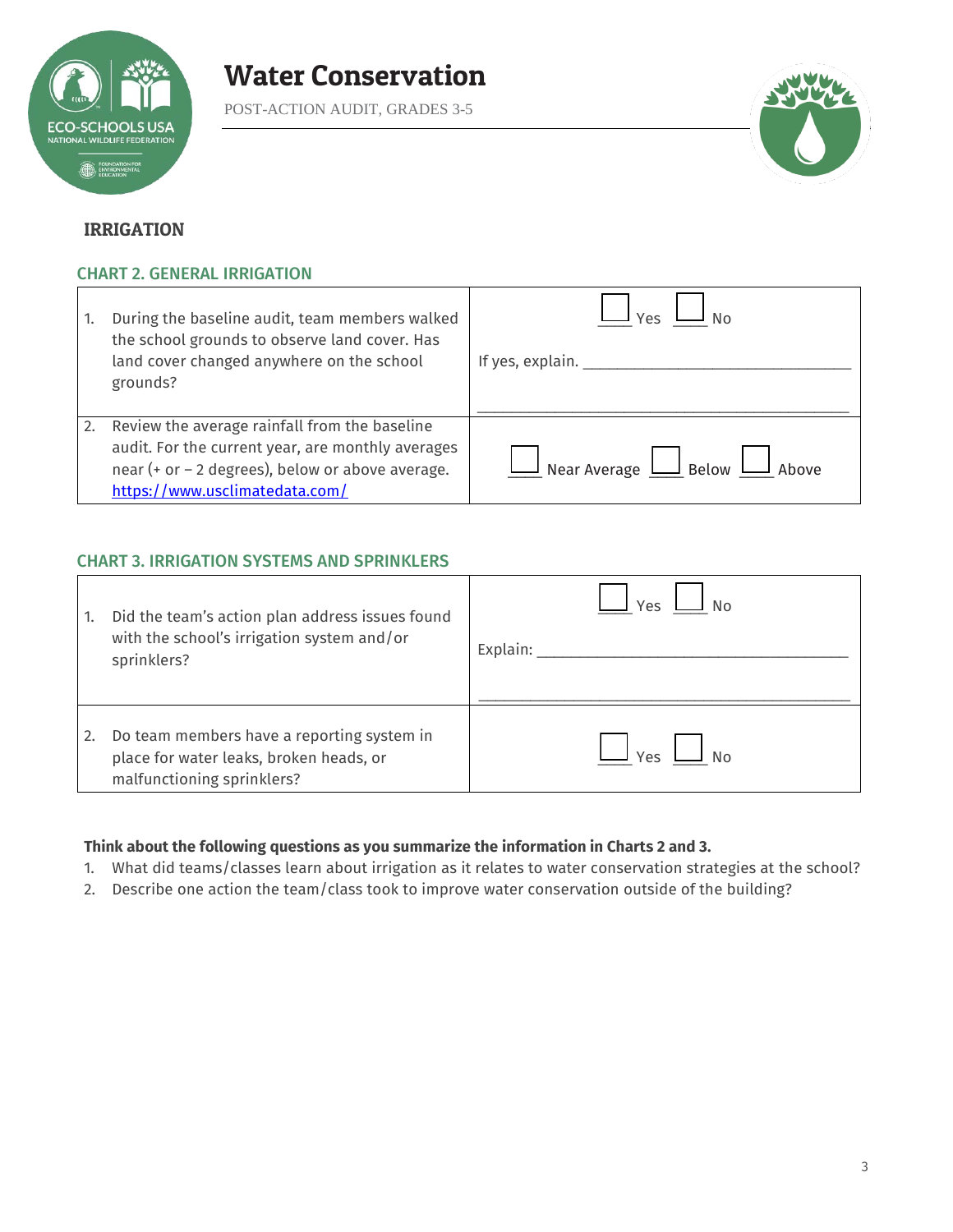

POST-ACTION AUDIT, GRADES 3-5



### CHART 4. SCHOOL BATHROOMS

Using a highlighter, mark the locations on a school map, where auditing will occur. Work with the team/class to complete the audit and calculations. These tables and charts will be used to draw conclusion about water use and to inform the action plan to make recommendations for better water stewardship at the school.

(A) Automatic (S) Sensor (M) Manual (GPF) Gallons per Flush (GPM) Gallons per Minute

| <b>Location or</b><br><b>Room Number</b>         | <b>Toilets</b> |                |                  |            | <b>Urinals</b>              |             |              |            |                  | <b>Bathroom Faucets</b> |   |                                                                                       | <b>Other</b> |   |           |   |
|--------------------------------------------------|----------------|----------------|------------------|------------|-----------------------------|-------------|--------------|------------|------------------|-------------------------|---|---------------------------------------------------------------------------------------|--------------|---|-----------|---|
|                                                  | Α              | S              | M                | <b>GPF</b> | A                           | $\mathsf S$ | $\mathbb M$  | <b>GPF</b> | A                | $\mathsf S$             | M | <b>GPM</b>                                                                            | Α            | S | M         |   |
| <b>Girls locker room next to</b><br><b>Gym A</b> |                |                | $\boldsymbol{X}$ | 3.5        |                             |             |              |            | X                |                         |   | 2.5                                                                                   |              |   |           |   |
|                                                  |                |                |                  |            |                             |             |              |            |                  |                         |   |                                                                                       |              |   |           |   |
|                                                  |                |                |                  |            |                             |             |              |            |                  |                         |   |                                                                                       |              |   |           |   |
|                                                  |                |                |                  |            |                             |             |              |            |                  |                         |   |                                                                                       |              |   |           |   |
|                                                  |                |                |                  |            |                             |             |              |            |                  |                         |   |                                                                                       |              |   |           |   |
|                                                  |                |                |                  |            |                             |             |              |            |                  |                         |   |                                                                                       |              |   |           |   |
| <b>Total appliance numbers</b>                   | Α              |                | S                | M          | A                           |             | $\mathsf{s}$ | M          | Α                |                         | S | $\mathsf{M}% _{T}=\mathsf{M}_{T}\!\left( a,b\right) ,\ \mathsf{M}_{T}=\mathsf{M}_{T}$ | Α            |   | ${\sf S}$ | M |
| observed at each location                        |                |                |                  |            |                             |             |              |            |                  |                         |   |                                                                                       |              |   |           |   |
| Any observed leaks?                              |                | Yes $\perp$ No |                  |            | $\mathbb{R}^n$<br>Yes<br>No |             |              |            | Yes<br>$\Box$ No |                         |   |                                                                                       | Yes<br>No    |   |           |   |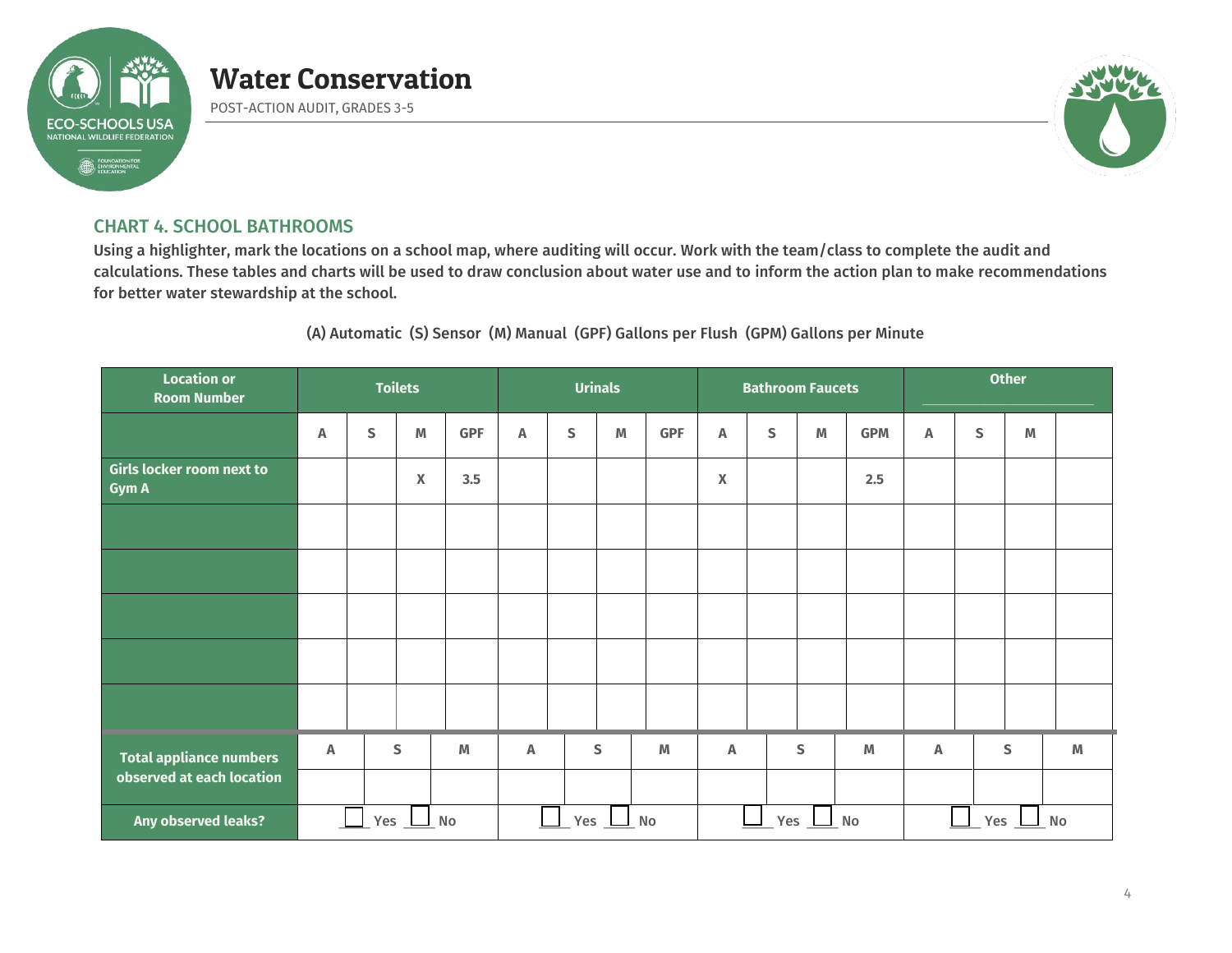

POST-ACTION AUDIT, GRADES 3-5



### CHART 5. KITCHEN

Collect data on up to three areas that best represent the kitchen equipment found at the school. For safety reason, student may not be allowed in the kitchen area. If that is the case, work with the kitchen manager to collect the data.

(A) Automatic (S) Sensor (M) Manual (GPF) Gallons per Minute (GPM) Gallons per Hour

| <b>Location or</b><br><b>Room Number</b>   | <b>Sinks</b> |     |   |            | <b>Sink Disposal</b>      |   |   | <b>Dishwashers</b> |   |   |                  | <b>Steamers</b> |                |   |                  | <b>Other</b> |   |   |              |   |
|--------------------------------------------|--------------|-----|---|------------|---------------------------|---|---|--------------------|---|---|------------------|-----------------|----------------|---|------------------|--------------|---|---|--------------|---|
|                                            | Α            | S   | M | <b>GPM</b> | A                         | S | M | <b>GPM</b>         | A | S | M                | <b>GPM</b>      | A              | S | M                | <b>GPH</b>   | Α | S | M            |   |
|                                            |              |     |   |            |                           |   |   |                    |   |   |                  |                 |                |   |                  |              |   |   |              |   |
|                                            |              |     |   |            |                           |   |   |                    |   |   |                  |                 |                |   |                  |              |   |   |              |   |
|                                            |              |     |   |            |                           |   |   |                    |   |   |                  |                 |                |   |                  |              |   |   |              |   |
|                                            |              |     |   |            |                           |   |   |                    |   |   |                  |                 |                |   |                  |              |   |   |              |   |
| <b>Total appliance</b><br>numbers observed | A            |     | S | M          | $\boldsymbol{\mathsf{A}}$ |   | S | M                  | A |   | S                | M               | $\overline{A}$ |   | S                | M            | Α |   | $\mathsf{S}$ | M |
| at each location                           |              |     |   |            |                           |   |   |                    |   |   |                  |                 |                |   |                  |              |   |   |              |   |
| Any observed leaks?                        |              | Yes |   | No         | $\Box$ Yes $\Box$<br>No   |   |   | Yes<br>No          |   |   | Yes<br>$\Box$ No |                 |                |   | <b>No</b><br>Yes |              |   |   |              |   |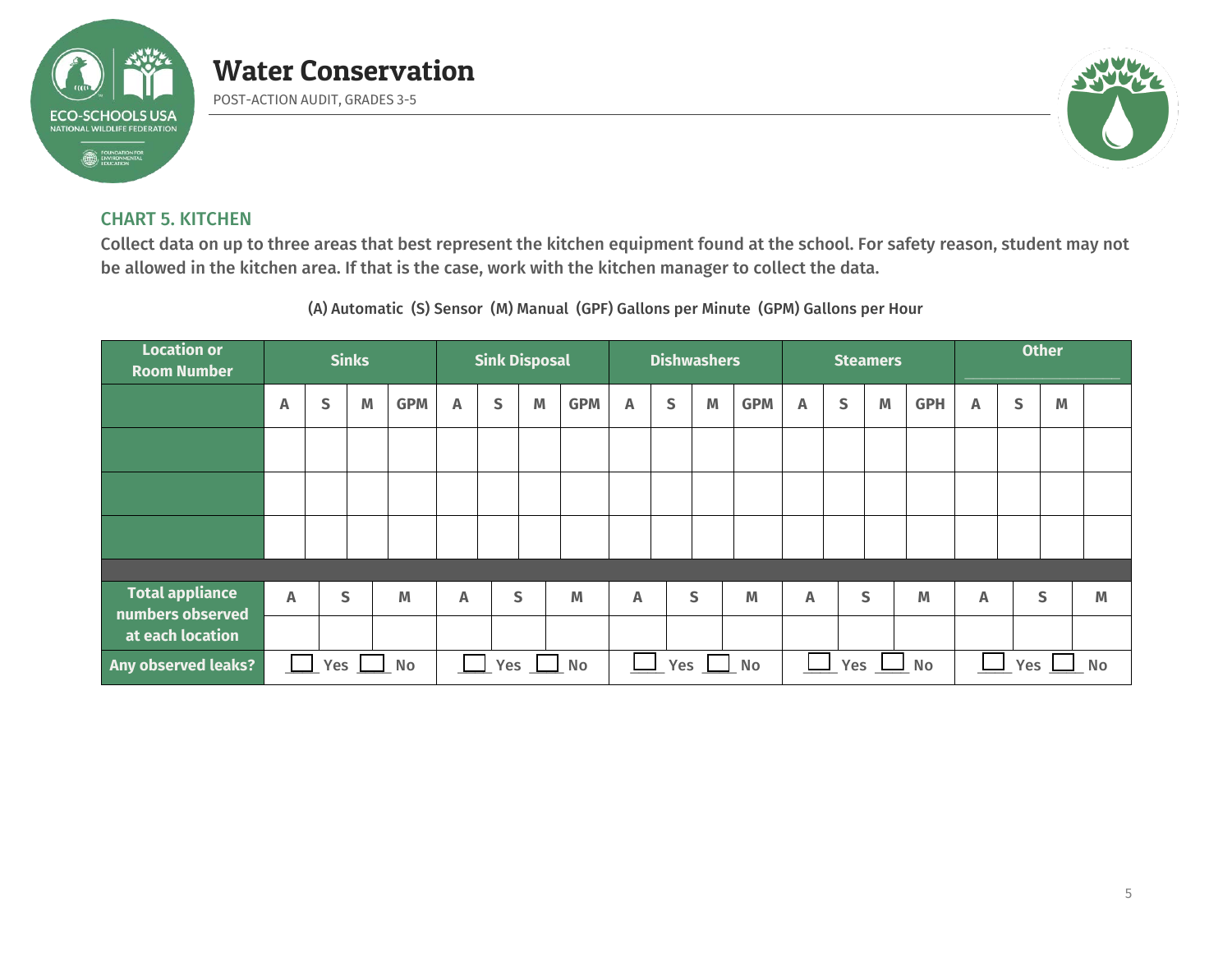

POST-ACTION AUDIT, GRADES 3-5



### CHART 6. OTHER WATER USING APPLIANCES

Collect data on up to five areas that best represent other water using appliances or devices found at school.

(A) Automatic (S) Sensor (M) Manual (GPHP) Gallons per Hundred Pounds (GPM) Gallons per Minute (GPL) Gallons per Load

| <b>Location or</b><br><b>Room Number</b> | <b>Ice Makers</b>         |        |   | <b>Lab Faucets</b> |                              |   |                                                                                       | Utility Closet(s) or<br><b>Other Faucets</b> |                           |   |   | <b>Water Fountains</b> |   |              |   | <b>Other</b>                                   |   |   |                                                                                                            |                         |
|------------------------------------------|---------------------------|--------|---|--------------------|------------------------------|---|---------------------------------------------------------------------------------------|----------------------------------------------|---------------------------|---|---|------------------------|---|--------------|---|------------------------------------------------|---|---|------------------------------------------------------------------------------------------------------------|-------------------------|
|                                          | $\mathsf{A}$              | S      | M | <b>GPHP</b>        | $\mathbb A$                  | S | $\mathsf{M}% _{T}=\mathsf{M}_{T}\!\left( a,b\right) ,\ \mathsf{M}_{T}=\mathsf{M}_{T}$ | <b>GPM</b>                                   | $\boldsymbol{\mathsf{A}}$ | S | M | <b>GPM</b>             | A | $\mathsf{S}$ | M | <b>GPH</b>                                     | A | S | $\mathsf{M}% _{T}=\mathsf{M}_{T}\!\left( a,b\right) ,\ \mathsf{M}_{T}=\mathsf{M}_{T}\!\left( a,b\right) ,$ |                         |
|                                          |                           |        |   |                    |                              |   |                                                                                       |                                              |                           |   |   |                        |   |              |   |                                                |   |   |                                                                                                            |                         |
|                                          |                           |        |   |                    |                              |   |                                                                                       |                                              |                           |   |   |                        |   |              |   |                                                |   |   |                                                                                                            |                         |
|                                          |                           |        |   |                    |                              |   |                                                                                       |                                              |                           |   |   |                        |   |              |   |                                                |   |   |                                                                                                            |                         |
|                                          |                           |        |   |                    |                              |   |                                                                                       |                                              |                           |   |   |                        |   |              |   |                                                |   |   |                                                                                                            |                         |
|                                          |                           |        |   |                    |                              |   |                                                                                       |                                              |                           |   |   |                        |   |              |   |                                                |   |   |                                                                                                            |                         |
| <b>Total appliance</b><br>numbers        | $\boldsymbol{\mathsf{A}}$ |        | S | M                  | A                            |   | S                                                                                     | M                                            | Α                         |   | S | M                      | Α |              | S | M                                              | Α |   | $\mathsf{S}$                                                                                               | $\mathsf{M}\phantom{M}$ |
| observed at each<br>location             |                           |        |   |                    |                              |   |                                                                                       |                                              |                           |   |   |                        |   |              |   |                                                |   |   |                                                                                                            |                         |
| Any observed<br>leaks?                   |                           | $\Box$ |   | $_Y$ es $\perp$ No | $\sqrt{2}$ Yes $\sqrt{2}$ No |   |                                                                                       |                                              | $\Box$ Yes $\Box$ No      |   |   | $\Box$ Yes $\Box$ No   |   |              |   | $\frac{\Box}{\Box}$ Yes $\frac{\Box}{\Box}$ No |   |   |                                                                                                            |                         |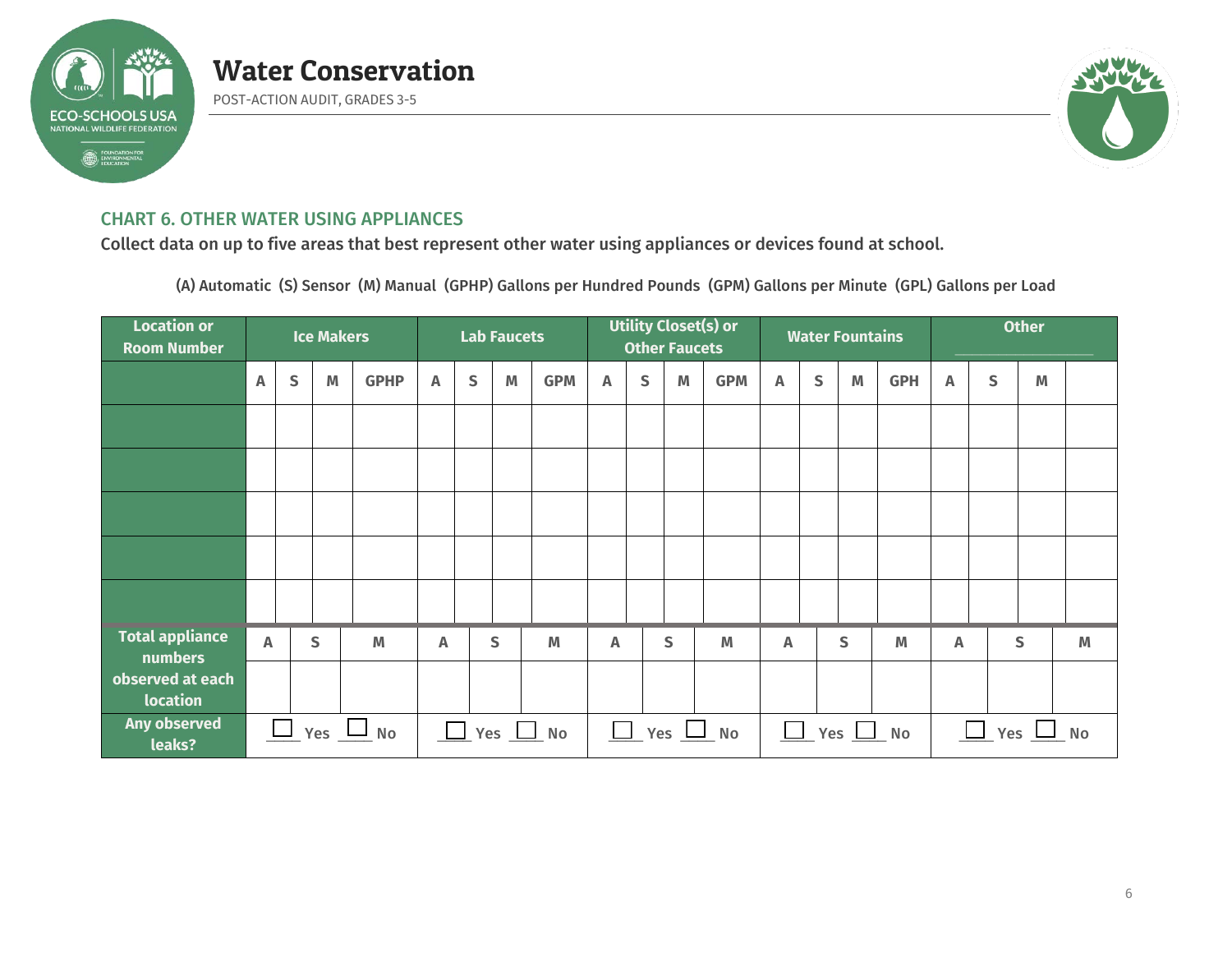

POST-ACTION AUDIT, GRADES 3-5



### **Think about the following questions as you summarize the information in Charts 4-6.**

- 1. How has water use changed in the school building?
- 2. If the district can provide district or school water use data, has water consumption at the school declined?
- 3. Describe one action the team/class took to improve water conservation inside the building?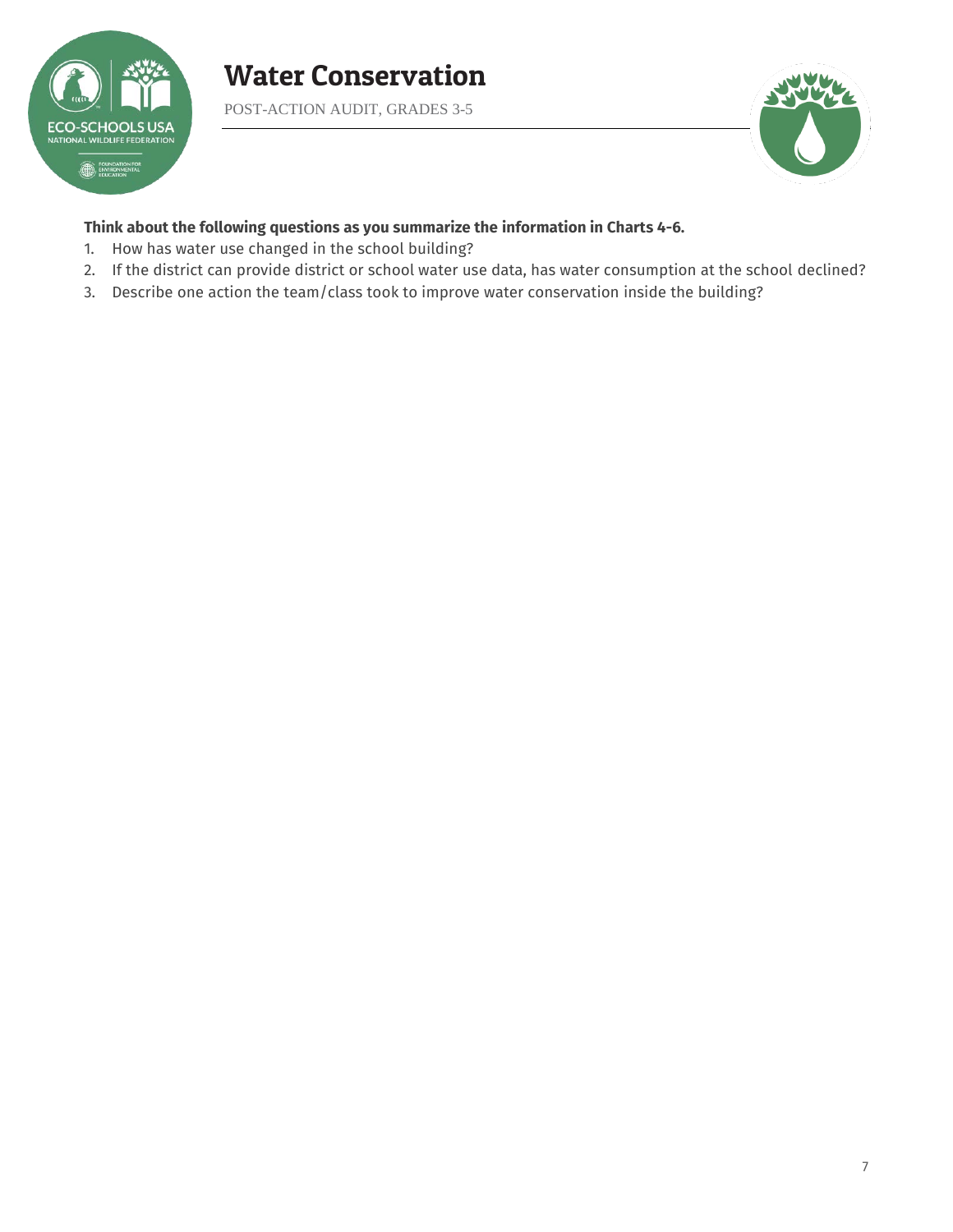

POST-ACTION AUDIT, GRADES 3-5



٦

# TABLE 2. WATER CONSERVING APPLIANCES, DEVICES AND PRACTICES

| 1. | Is the school certified as an Energy Star School?                                                              | $\perp$ Certified prior to the audits<br>Certified as a result our action plan<br><b>No</b>                                                                                                                         |
|----|----------------------------------------------------------------------------------------------------------------|---------------------------------------------------------------------------------------------------------------------------------------------------------------------------------------------------------------------|
| 2. | Do all indoor faucets have aerators?                                                                           | Aerators installed prior to audits<br>Aerators installed as a result of our<br>action plan<br><b>No</b>                                                                                                             |
| 3. | Do any appliances and/or devices bear the WaterSense<br>label? https://www.epa.gov/watersense/types-facilities | More than 50% of our school's<br>appliances had the Watersense label<br>prior to the audits<br>More than 50% of our school's<br>appliances bear the WaterSense label<br>as a result of our action plan<br><b>No</b> |
|    | 4. Estimate what percentage of the school's toilets and<br>urinals are considered low-flow/high-efficiency?    | More than 50% of our toilets and<br>urinals were considered low-<br>flow/high-efficiency prior to the<br>audits<br>% as a result of our action plan                                                                 |

**Continued on the next page.**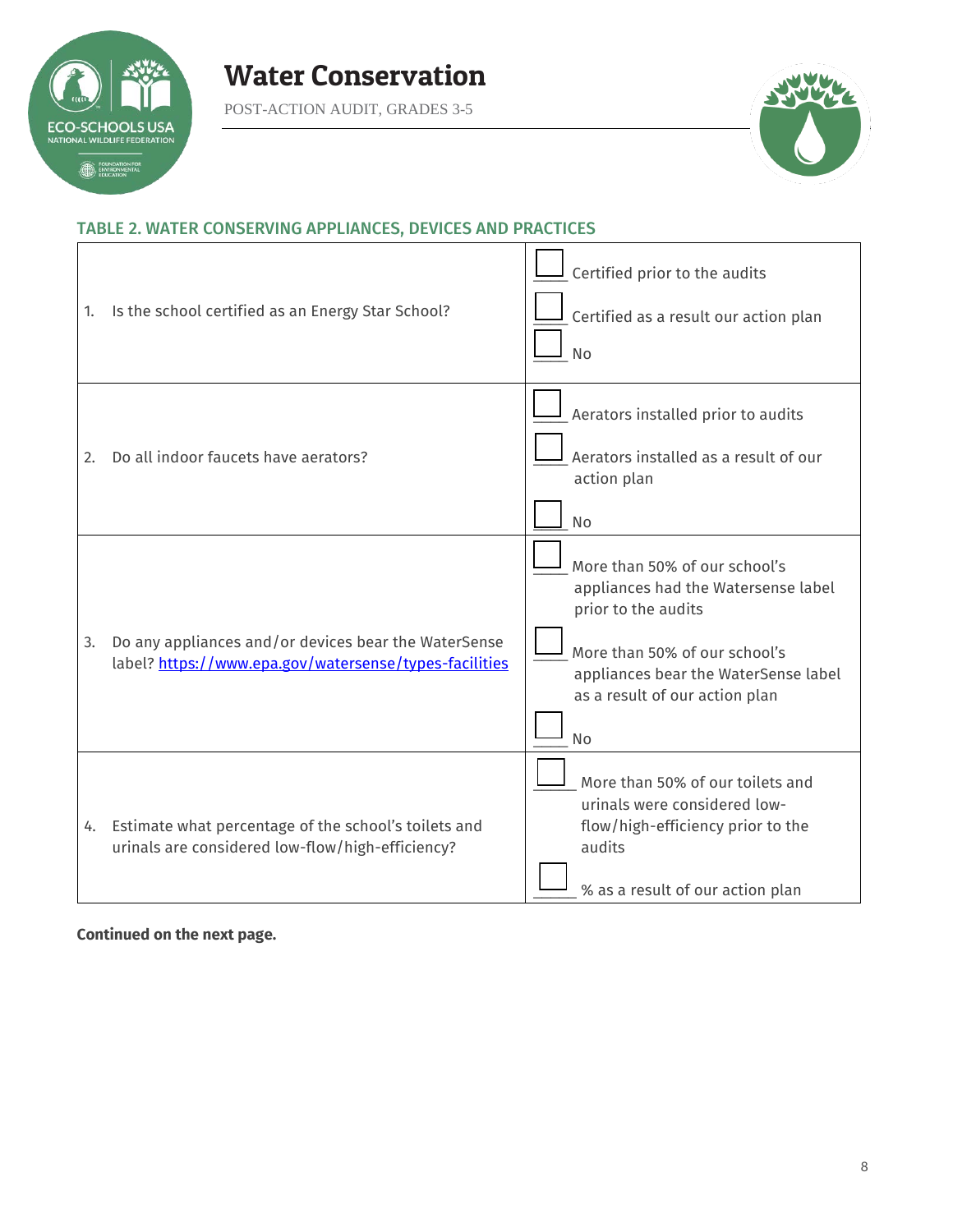

POST-ACTION AUDIT, GRADES 3-5



### TABLE 2. WATER CONSERVING APPLIANCES, DEVICES AND PRACTICES, CONTINUED

| 5. | Does the school have water bottle filling stations?                            | Stations were in place prior to our<br>audits<br>Stations are in place as a result of our<br>action plan |
|----|--------------------------------------------------------------------------------|----------------------------------------------------------------------------------------------------------|
|    |                                                                                | How many?<br>No                                                                                          |
|    |                                                                                | Yes, this practice was in place prior to<br>the audits                                                   |
| 6. | Does the school encourage students to bring and use<br>reusable water bottles? | Yes, this practice is now in place as a<br>result of the action plan                                     |
|    |                                                                                | No                                                                                                       |
|    |                                                                                | Functioning rain barrels were in place<br>prior to our audits                                            |
| 7. | Does the school have functioning rain barrels?                                 | Functioning rain barrels are in place as<br>a result of our action plan                                  |
|    |                                                                                | How many?                                                                                                |
|    |                                                                                | No                                                                                                       |
|    |                                                                                | Functioning cisterns were in place prior<br>to our audits                                                |
|    | 8. Does the school have functioning cisterns?                                  | <b>II</b> Functioning cisterns are in place as a<br>result of our action plan                            |
|    |                                                                                | How many?                                                                                                |
|    |                                                                                | No                                                                                                       |

**Continued on the next page.**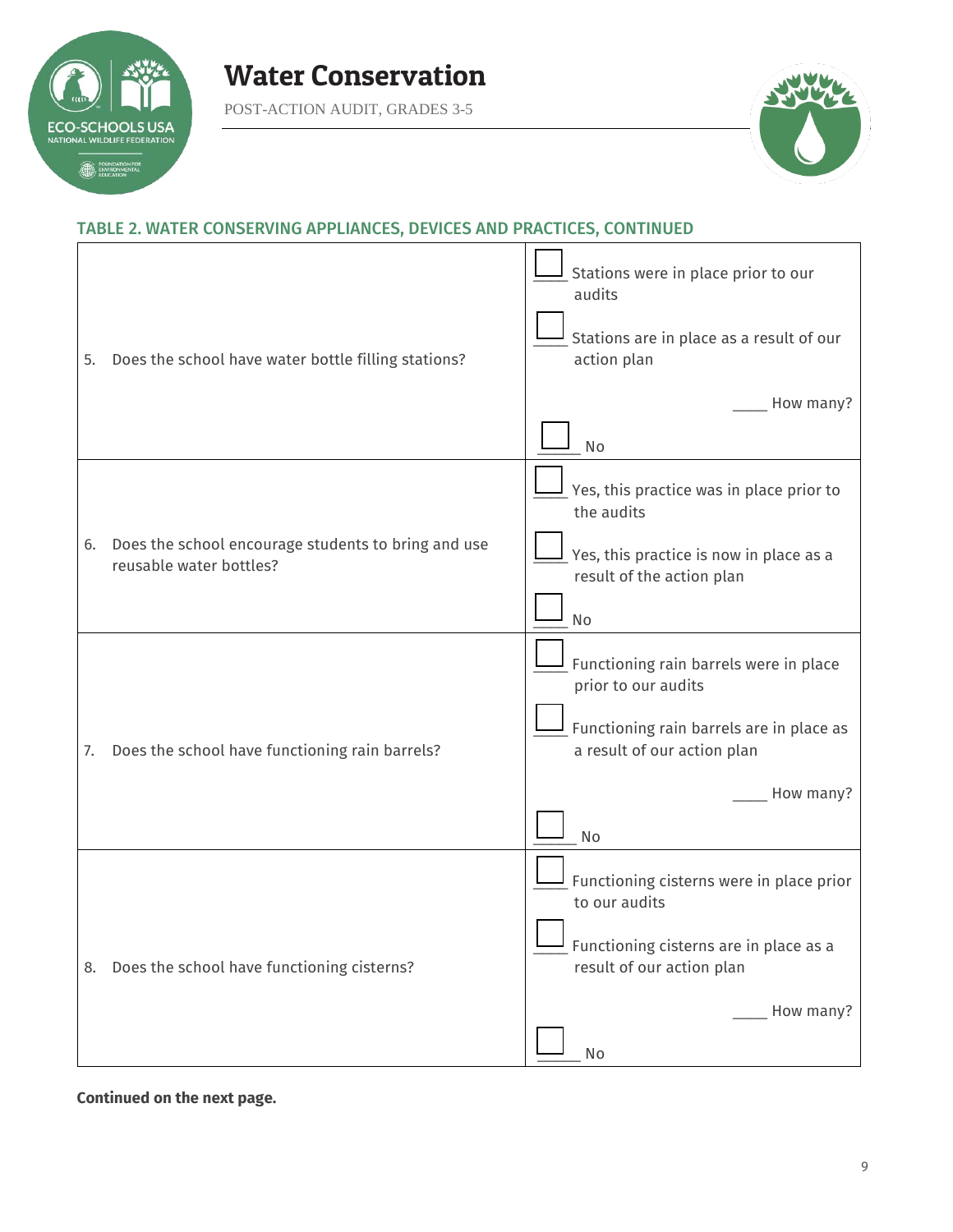

POST-ACTION AUDIT, GRADES 3-5



## TABLE 2. WATER CONSERVING APPLIANCES, DEVICES AND PRACTICES, CONTINUED

| 9. | Does the school use native grasses, trees, shrubs and<br>flowers in its landscape design?                                                                                                            | This practice was in place prior to the<br>audits<br>This practice is in place as a result of<br>our action plan<br>Estimate % of native plants<br><b>No</b>                        |
|----|------------------------------------------------------------------------------------------------------------------------------------------------------------------------------------------------------|-------------------------------------------------------------------------------------------------------------------------------------------------------------------------------------|
|    | 10. Do any parts of the school grounds use xeriscaping, have<br>installed rain gardens or bioretention ponds?                                                                                        | These water conserving practices were<br>in place prior to the audits<br>These water conserving practices are<br>now in place as a result of our action<br>plan<br>Estimate %<br>No |
|    | 11. List any other new water conserving practices used at<br>the school. Provide practices not listed in the baseline<br>audit and were implemented as a direct result of the<br>team's action plan. |                                                                                                                                                                                     |

### **Think about the following question as you summarize the data in Table 2.**

- 1. Based on the responses in Table 2, would the team/class say the school's use of water conserving practices improved, stayed the same or declined? Explain.
- 2. How do water conserving practices impact other systems, such as wildlife in ecosystems?
- 3. Describe one action students took to improve water stewardship?